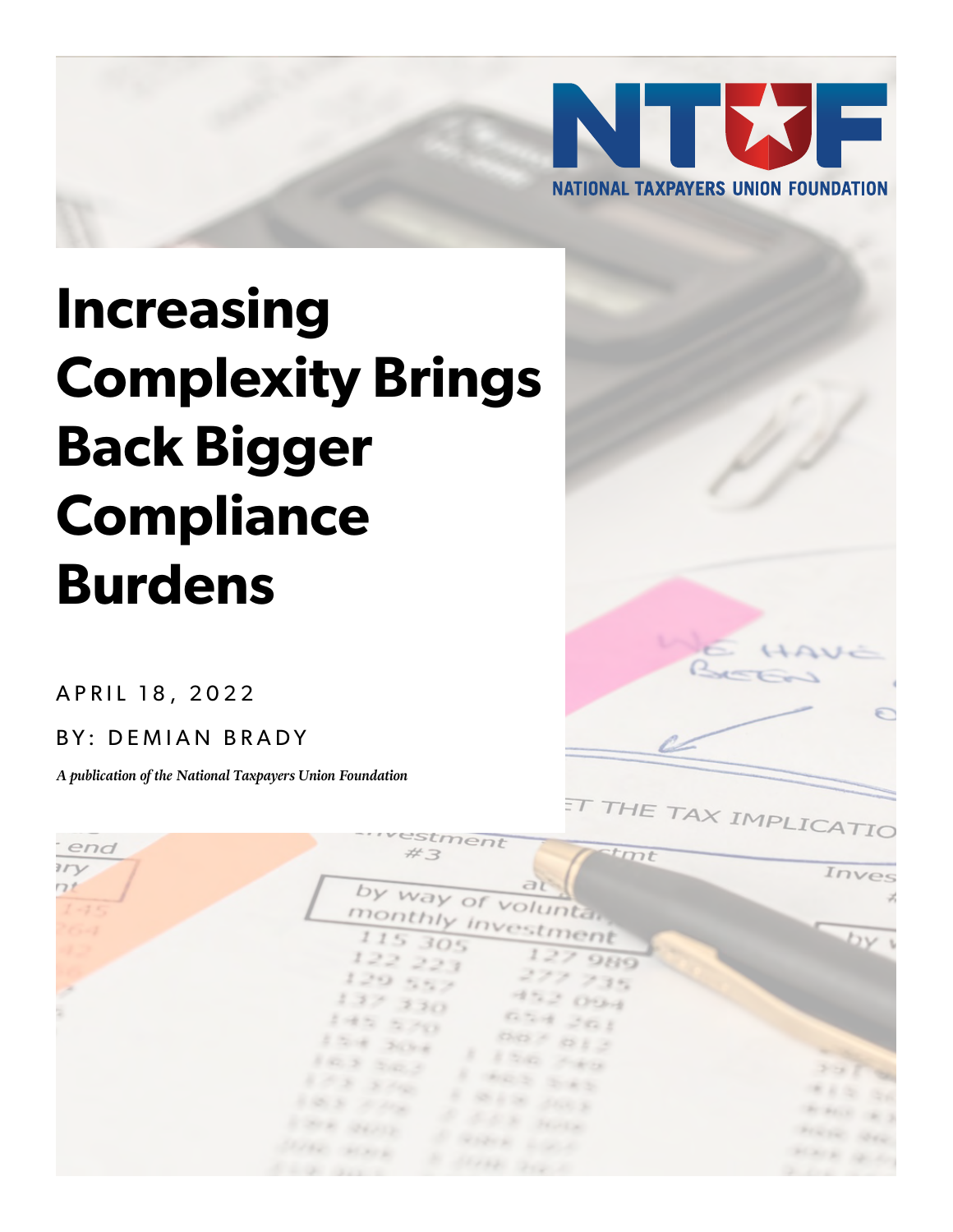# **Introduction**

This filing season is even more taxing than others in recent history. As the National Taxpayers Union Foundation (NTUF) noted earlier this year, this is a <u>[disastrous tax season](https://www.ntu.org/foundation/detail/taxpayers-desperately-need-help-with-disastrous-filing-season).</u>' The Internal Revenue Service's (IRS) major backlog has caused headaches for filers while they wait for previous years' refunds or other documents needed to file this year's tax. Worse, some letters the IRS sent to many filers with information on amounts of payments for last year's complicated advanced child tax credits had erroneous information. And of course, the IRS's poor performance of answering its phone lines has made it hard for taxpayers to get in touch with IRS agents.

Even if they were able to get through to a live person at the agency but had questions beyond the basics, they likely ended up having to pay out of pocket for advice from a tax preparation professional. It can be painful to have to pay a professional to help you figure out how to pay your taxes. But beyond that financial cost, there is also a massive time burden imposed on individuals and businesses because of the time spent filling out tax forms and filing each year under our complicated tax regime.

Using official data sources, these burdens can be calculated to estimate the total cost, in terms of both time and dollars, of complying with the U.S. tax code. NTUF's annual study of the tax system finds that complexity is once again on the rise. The tax code, along with its volumes of regulations, is expanding, leaving taxpayers to spend more time laboring over forms when filing.

This tax season, taxpayers spent over 6.5 billion hours filing their taxes, an increase of 451 million hours over 2020 after the overall compliance burden had fallen over the previous three years. Based on average private sector salaries, this represents an opportunity cost of \$249 billion. Adding in the nearly \$90 billion spent out-of-pocket on tax preparation, the total compliance burden of the tax code totals \$339 billion.

While the increase is concerning, it should be noted that nearly three-quarters of the increase is due to the IRS revising its estimate of the compliance burden of claiming the Qualified Business Income (QBI) deduction established in the Tax Cuts and Jobs Act (TCJA). Even though the provision was known to be complicated when the bill was passed, last year, the agency grossly underestimated the compliance burden at 30,000 hours. This year, it increased its estimate of the compliance burden of this provision by over 1 million percent to over 336 million hours.

The IRS should provide additional background information regarding changes of this magnitude. Taxpayers can also assist the IRS's estimation process by providing comments and feedback to the agency when it annually posts revisions to tax forms and burden estimates in the Federal Register. With better and more timely data, lawmakers can take steps to simplify filing burdens.

| Table 1. Tax Compliance Burden, 2017 - 2021 (in Billions) |                                                                                                                                                         |          |         |                                                                                                                                           |  |  |  |
|-----------------------------------------------------------|---------------------------------------------------------------------------------------------------------------------------------------------------------|----------|---------|-------------------------------------------------------------------------------------------------------------------------------------------|--|--|--|
|                                                           | Out-of-Pocket Cost Net Tax Compliance Burden<br><b>Total Hourly Compliance</b><br><b>Opportunity Cost of the</b><br><b>Time Burden</b><br><b>Burden</b> |          |         |                                                                                                                                           |  |  |  |
| 2017                                                      | 8.064                                                                                                                                                   | \$271.91 | \$85.51 | \$357.41                                                                                                                                  |  |  |  |
| 2018                                                      | 8.023                                                                                                                                                   | \$273.18 | \$91.36 | \$364.54                                                                                                                                  |  |  |  |
| 2019                                                      | 7.854                                                                                                                                                   | \$270.86 | \$96.47 | \$367.33                                                                                                                                  |  |  |  |
| 2020                                                      | 6.081                                                                                                                                                   | \$220.31 | \$83.86 | \$304.17                                                                                                                                  |  |  |  |
| 2021                                                      | 6.53                                                                                                                                                    | \$248.61 | \$89.93 | \$338.53                                                                                                                                  |  |  |  |
|                                                           |                                                                                                                                                         |          |         | Source: National Taxpayers Union Foundation analysis of Office of Information and Regulatory Affairs and Bureau of Labor Statistics data. |  |  |  |

# **The Tax Code's Increasing Complexity and Compliance Burden**

1 Wilford, Andrew et al. *Taxpayers Desperately Need Help with Disastrous Filing Season*. National Taxpayers Union Foundation. February 17, 2022. Retrieved from: [https://www.ntu.org/foundation/detail/taxpayers-desperately-need-help-with-disas](https://www.ntu.org/foundation/detail/taxpayers-desperately-need-help-with-disastrous-filing-season)[trous-filing-season](https://www.ntu.org/foundation/detail/taxpayers-desperately-need-help-with-disastrous-filing-season).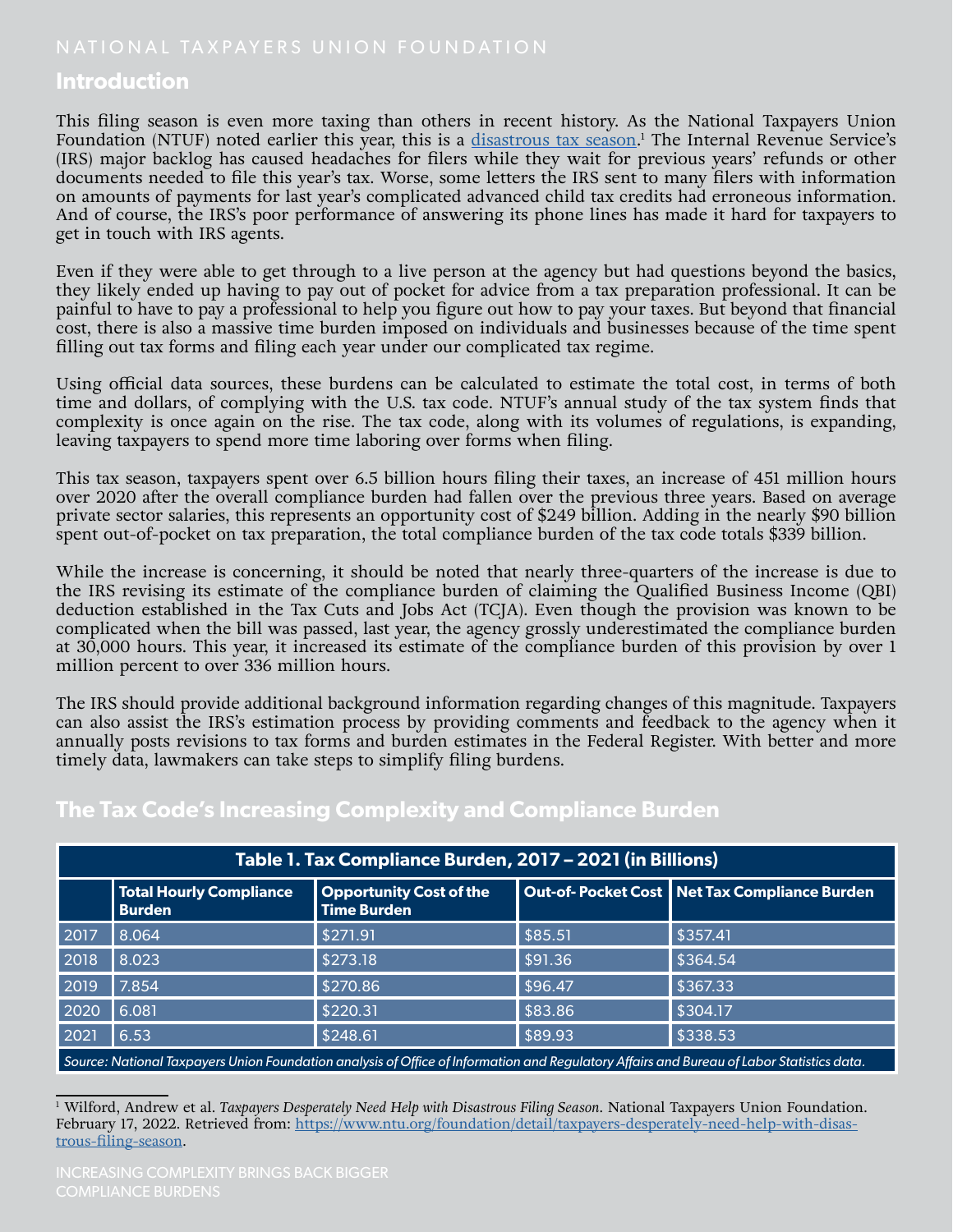### **Time and Cost Burdens Increased in 2021 …**

According to our analysis of data and supporting documentation that the Internal Revenue Service (IRS) files with the Office of Information and Regulatory Affairs (OIRA), altogether, complying with the tax code in 2021 consumed 6.53 billion hours for recordkeeping, learning about the law, filling out the required forms and schedules, and submitting information to the IRS.<sup>2</sup>

The cumulative time spent on taxes stretches out to over 745 thousand years. NASA's New Horizon probe took nine and half years to travel to Pluto. It would be able to make 39 thousand roundtrips to the dwarf planet over the current compliant horizon.

We can calculate an estimate of the value of this time burden using private sector labor costs. According to the Bureau of Labor Statistics (BLS), U.S. non-federal civilian employers spent an average of \$38.07 per hour worked by their employees in December 2021. This includes all wages, salaries and benefits provided.3

The opportunity cost of the billions of hours spent on taxes is equivalent to \$249 billion in labor – valuable time that could have been devoted to more productive or pleasant pursuits, but was instead lost to tax code compliance. Add to that the \$90 billion in estimated out-of-pocket costs taxpayers spent on software, professional preparation services, or other filing expenses, and the total economic value of the compliance burden imposed by the tax code can be calculated at \$339 billion.

To put this figure into context, it is approaching the cost of the net interest payments on the federal debt projected by OMB this year, \$356 billion, and is bigger than the GDP of all but 34 nations, surpassing Ireland, Denmark, and Singapore.

### **… But There's More to the Story**

The time burden has gone up, but not necessarily by as much as indicated in the data reported by the IRS. Any time any federal agency requires the public to fill out any sort of form, it is called an "information collection." Every agency that issues a form is required under the Paperwork Reduction Act to estimate how long each respondent will take to fill it out, as well

#### **17,700.** INCREASING COMPLEXITY BRINGS BACK BIGGER COMPLIANCE BURDENS

# NATIONAL TAXPAYERS UNION FOUNDATION

# **Key Facts:**



**In addition to the financial cost resulting from taxes, complying with the tax code eats up a significant amount of time.**



**After falling for several consecutive years since tax reform was enacted in 2017, the overall time compliance burden of the federal tax system ticked up this year to 6.5 billion hours – an increase of 451 million hours.**



**However, a large part of the increase in the burden hours was due to an IRS adjustment of a complicated deduction that was previously grossly underestimated. Excluding this adjustment, the net increase this year is 113 million hours.**



**The 6.5 billion hours spent on taxes is equivalent to \$249 billion in private-sector labor – a valuable opportunity cost that represents what is lost to tax code compliance. Out-of-pocket expenses related to tax compliance amount to \$90 billion.**



**The total compliance burden of \$339 billion is catching up with federal net interest payments on the federal debt and exceeds the GDP of all but 33 countries, topping Ireland, Denmark, and Singapore.**



**The number of words in the tax code is again on the rise, now reaching almost 4.1 million. The number of pages in the volumes of tax regulations has grown to over** 

<sup>2</sup> Office of Information and Regulatory Affairs. "Inventory of Currently Approved Information Collections." Retrieved on April 7, 2022 from [https://www.reginfo.gov/public/do/PRA-](https://www.reginfo.gov/public/do/PRAMain)[Main](https://www.reginfo.gov/public/do/PRAMain).

<sup>3</sup> Bureau of Labor Statistics. "Employer Costs for Employee Compensation – December 2021." March 18, 2021. [http://](http://www.bls.gov/news.release/pdf/ecec.pdf) [www.bls.gov/news.release/pdf/ecec.pdf](http://www.bls.gov/news.release/pdf/ecec.pdf).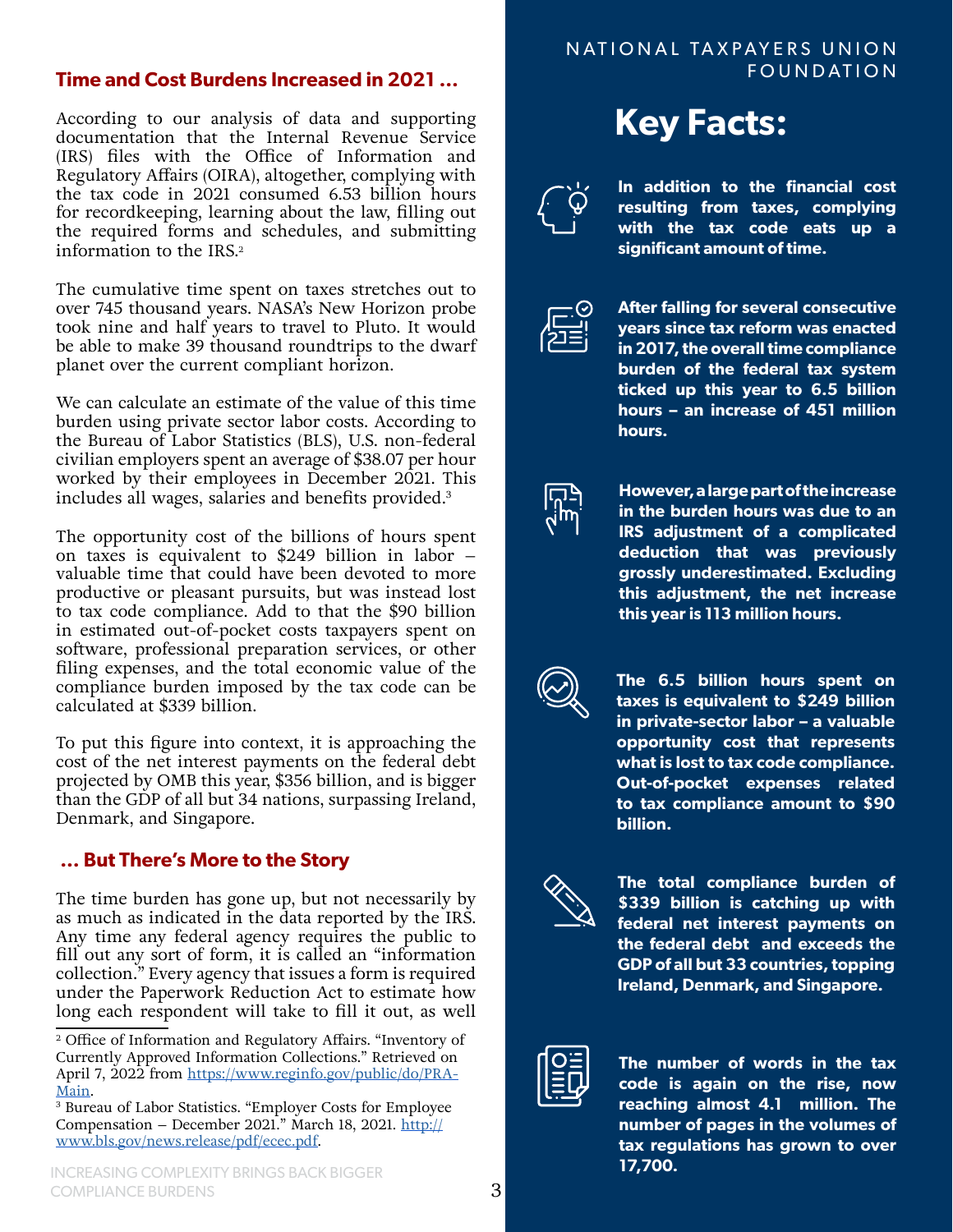as any potential out-of-pocket expenses incurred as a result, and it must get approval from the Office of Management and Budget. In general, federal agencies must get each collection re-approved on a 3-year cycle, but most collections under the Internal Revenue Code are reviewed every year.

Table 2 provides a summary of the changes in time burden estimates since the previous tax year. The vast majority of the information collections were re-approved with no change, some were discontinued since last year, and a few were added. While there were fourteen collections with lower time estimates, saving filers 8 million hours, the biggest changes the IRS made were increased time burden estimates for 18 information collections by a total of 459 million hours. Nearly three-quarters of the change here was due to a revision of burden estimates under forms for the Qualified Business Income Deduction. Last year, the IRS estimated that 10,000 filers would spend a cumulative total of 30,000 hours working on these tax forms. The revision pumps the estimate up to over 41 million filers devoting 336 million hours.

| Table 2. Summary of Changes to Hourly Burden from 2020 to 2021 |              |  |  |  |  |  |
|----------------------------------------------------------------|--------------|--|--|--|--|--|
| <b>Changes in Burden Hours</b>                                 |              |  |  |  |  |  |
| 18 collections with time burden increases                      | 459,491,034  |  |  |  |  |  |
| 429 collections with no net change in time burdens             | $\sim$       |  |  |  |  |  |
| 14 collections with time burden reductions                     | $-8,001,542$ |  |  |  |  |  |
| 6 new collections                                              | 1,288,222    |  |  |  |  |  |
| $-1,420,708$<br>25 collections discontinued                    |              |  |  |  |  |  |
| 451,357,006<br>Net Change                                      |              |  |  |  |  |  |

The QBI deduction is available to small businesses known as "[pass-throughs"](https://www.ntu.org/foundation/detail/issue-brief-whats-the-deal-with-pass-through-taxation) because their profits are "passed through" the business and claimed by the owners of the business on their individual income tax returns. Before the pandemic, upwards of 90 percent of businesses were pass-throughs. The QBI deduction allows these taxpayers to deduct up to 20 percent of business expenses, and was added in the TCJA to keep pass-through taxation on par with corporate tax rates that received a different tax cut under the reform.

However, it was known to be a complicated fix even while it was being debated, so it was surprising that the IRS estimate before this year was so low, especially given that the 2019 IRS Complete Report (Publication 1304 (Rev. 12-2021)) showed that nearly 19 million filers claimed the deduction in 2018 and 22 million claimed it in 2019. The Supporting Statement filed with the change in the information collection did not provide much detail about the drastic revision. NTUF reached out to the IRS for additional information but did not receive a reply before publication of this paper.

*Ceteris paribus*, if the adjustment for the QBI had been accounted for last year, the net time compliance burden would have reflected 6.42 billion hours, resulting in a net increase this year of 113 million hours.

NTUF noted a similar issue [last year](https://www.ntu.org/foundation/detail/tax-complexity-2021-compliance-burdens-ease-for-third-year-since-tax-reform) regarding a major change that saw the business income tax burden estimate drop by two-thirds with little explanation at the time.<sup>4</sup> NTUF learned the reasons for the rebaselining of the estimate in a discussion with the IRS last December, and the agency also published a [backgrounder](https://www.irs.gov/pub/irs-pdf/p5589.pdf) about the change.<sup>5</sup> As part of its process for estimating time burdens, the IRS sends out surveys to taxpayers with detailed questions about how much time the individual or business spent on various tax preparation and filing activities. A few years back, the IRS realized that the survey questions to businesses were resulting in double counting of some of the recorded time burdens. They adjusted their survey questions and calculated the revised time estimates but waited to adjust the official reported estimate with the new methodological corrections so that the impacts of the TCJA – the first comprehensive overhaul of the tax code in a generation – could be seen under the IRS' original paperwork burden baseline.

<sup>4</sup> Brady, Demian. *Tax Complexity 2021: Compliance Burdens Ease for Third Year Since Tax Reform*. National Taxpayers Union Foundation. April 15, 2021. Retrieved from: [https://ntu.org/foundation/detail/tax-complexity-2021-compliance-burdens-ease-for](https://ntu.org/foundation/detail/tax-complexity-2021-compliance-burdens-ease-for-third-year-since-tax-reform)[third-year-since-tax-reform](https://ntu.org/foundation/detail/tax-complexity-2021-compliance-burdens-ease-for-third-year-since-tax-reform).

<sup>5</sup> Internal Revenue Service. *FY21 OMB 1545-0123 Rebaseline*. 2021. Retrieved from: [https://www.irs.gov/pub/irs-pdf/p5589.](https://www.irs.gov/pub/irs-pdf/p5589.pdf) [pdf](https://www.irs.gov/pub/irs-pdf/p5589.pdf).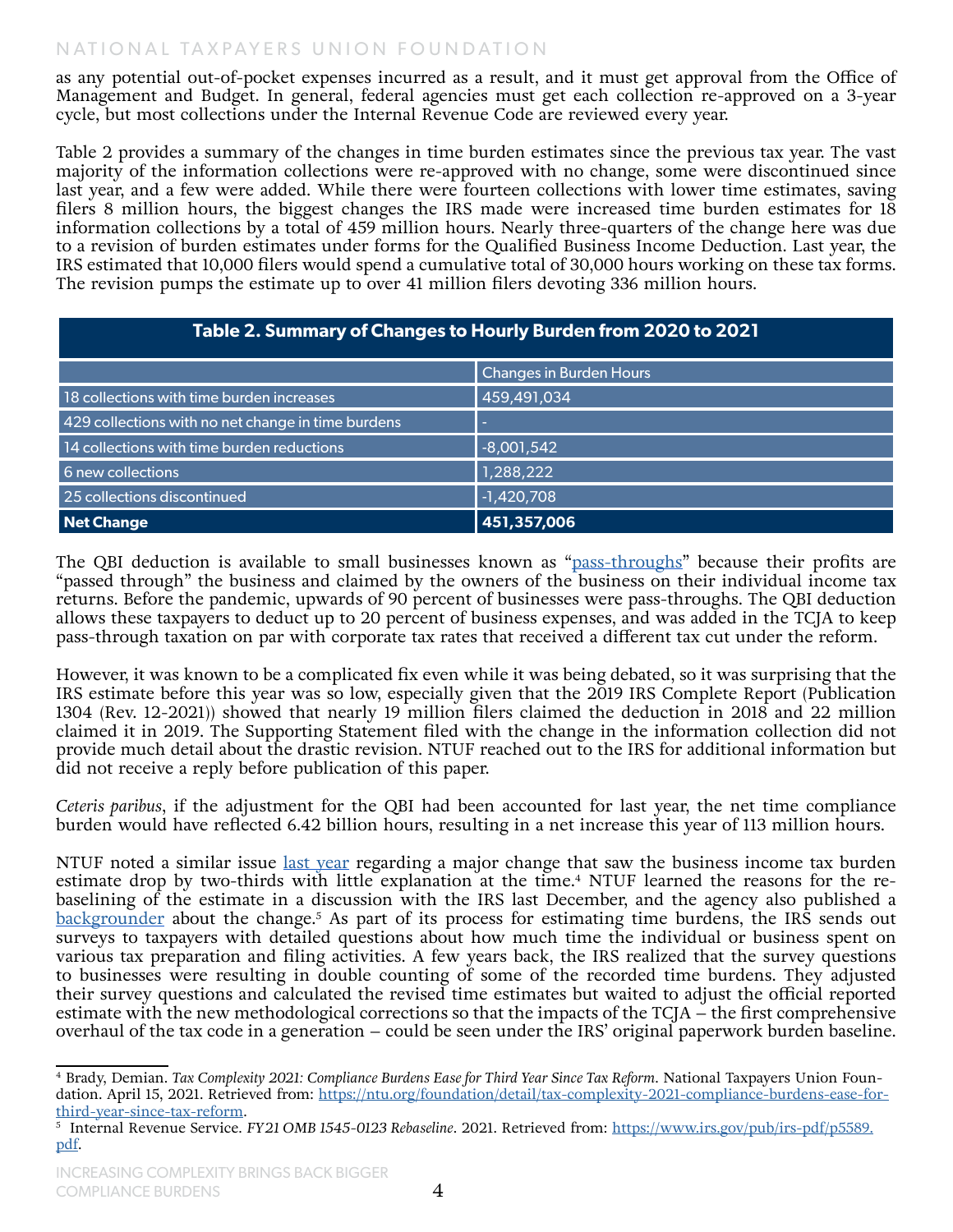NTUF appreciates the IRS's transparency in publishing an explainer of the re-baselining that happened last year. But to echo what NTUF recommended last year, the IRS should continue to shed more light on its taxpayer burden model and calculations and strive to do so in a timelier manner. Transparency of the data and model would allow for assessment and feedback to improve the calculations. The IRS should also work to provide more accountability on the massive compliance burdens imposed on taxpayers through the tax code so that lawmakers can address areas of concern. This effort could also help fill in the gaps in missing cost estimate burdens across major sections of the tax system (see below).

# **Tax Forms Dominate the Government-wide Paperwork Burden**

The OMB's Office of Information and Regulatory Affairs maintains a database of all the information collections across the federal departments and agencies. Currently there are 9,774 different collections. While the IRS's various forms comprise just 5 percent of all the information collections, they consume nearly two-thirds of the 10.5-billion-hour paperwork burden imposed across all government agencies. The next largest source of paperwork is the Department of Health and Human Services, imposing 1.8 billion hours, 17 percent of the government. The Security and Exchange Commission requires 294 million hours complying with forms, topping the other departments.

# **Figure 1. The Government-wide Hourly Paperwork Compliance Burden**



# **The Tax Code is Expanding Again**

One source of complexity and compliance confusion stems from the sheer size of the tax code. The tax code had relatively humble beginnings: the income tax was enacted in 1913 through a bill that was originally 27 pages in length. Amendments, regulations, and judicial rulings increased the length to 400 pages.<sup>6</sup> Through the steady implementation of new provisions, which required corresponding new regulations over the next 100-plus years, lawmakers expanded the tax system into a labyrinthine behemoth. The TCJA helped reduce compliance hours and also led to a period of successive years in which the tax code became slightly smaller.

The total number of pages of the tax code can vary widely depending on the formatting of columns, page widths, font, or margins in the documents. For example, this year's PDF of the Internal Revenue Code, (Title 26 of the U.S Code of public laws) published on the House of Representatives' website runs 6,874 pages (vs 6,571 last year) while the archived version of the Code from 2019 with a smaller font and two columns per

<sup>&</sup>lt;sup>6</sup> Wolters Kluwer, CCH. "Fact Sheet: 100-Year Tax History: The Length and Legacy of Tax Law." 2013. Retrieved from: <u>https://</u> [www.cch.com/wbot2013/factsheet.pdf](https://www.cch.com/wbot2013/factsheet.pdf).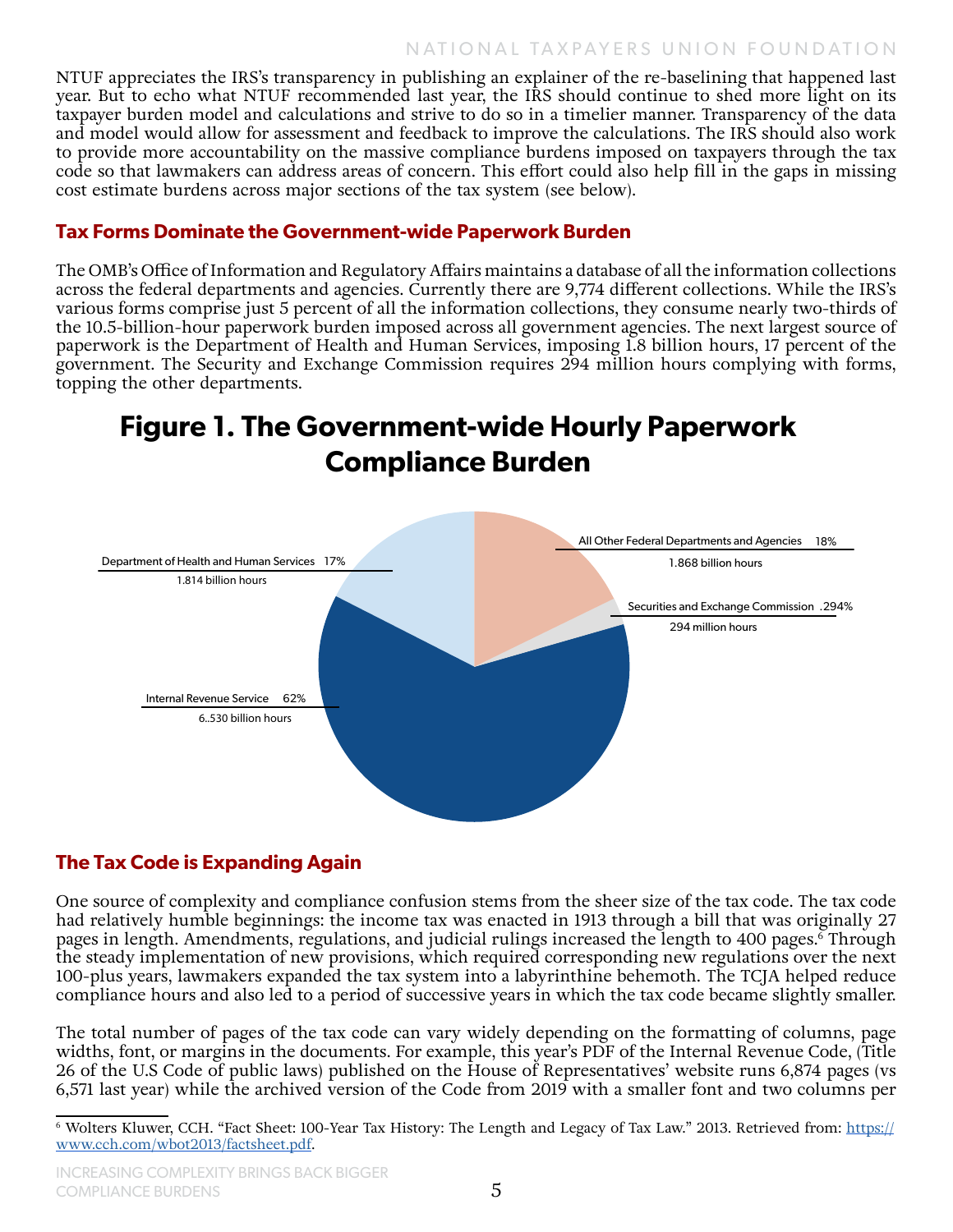#### page stands at 3,945 pages.

To help standardize year to year comparisons, NTUF has copied the texts of the Tax Code PDFs into Microsoft Word in order to use the program to generate a word count. The results may not be perfect given the number of cross-references to various sections of law through the code, but it provides a consistent methodology, and was also used in the past by the Office of the Taxpayer Advocate to find that in 2017 the code had 4 million words.

After passage of the TCJA, the number of words began to fall, receding to 3.96 million by 2020. But the tax code is again on rise, ticking up to 4,085,524 words in the <u>[latest version](https://uscode.house.gov/download/download.shtml)</u> published on the House of Representatives' website as of April 8, 2022.7

Lawmakers also make frequent revisions and additions to tax laws. From 2000 through 2021, Congress enacted, on average, 408 changes to the tax code each year (see Figure 2), ranging from a low of three in 2013 up to 797 in 2010.<sup>8</sup> While the changes in the past few years have been lower than average, they have been significant, including the recovery rebates in 2020 and 2021 and the new advance child tax credits in the American Rescue Plan Act (ARPA).



To interpret and implement all of these changes to tax laws, the Department of Treasury develops and publishes regulations across 22 volumes of the Code of Federal Regulations. The most recently available complete version of tax regulations, published [online](https://www.govinfo.gov/app/collection/cfr/) with revisions through April 2021, comprises a record length of 17,707 pages (including tables of contents and additional introductory prefaces in each volume).<sup>9</sup> The previous high mark was reached in 2017, then after two years of reductions, the regulatory count began to rise in 2020.

<sup>7</sup> Office of the Law Revision Counsel. United States Code: Current Release Point. April 4, 2022. Retrieved from: https://uscode.house.gov/download/download.shtml.

<sup>8</sup> Office of the Law Revision Counsel. United States Code Classification Tables: 117th Congress, 1st Session. 2021. Retrieved from: [http://uscode.house.gov/classification/tables.shtml.](http://uscode.house.gov/classification/tables.shtml)

<sup>9</sup> U.S. Government Publishing Office. *Code of Federal Regulations (Annual Edition)*. 2021. Retrieved from: [https://www.govinfo.](https://www.govinfo.gov/app/collection/cfr/) [gov/app/collection/cfr/](https://www.govinfo.gov/app/collection/cfr/)

Note: Counts for some individual years may differ slightly from those reported in NTUF's previous tax complexity studies. This is due to either reformatting or subsequent revisions of the posted volumes of regulations. For consistency, all the counts in Table 3 were completed on April 13, 2022.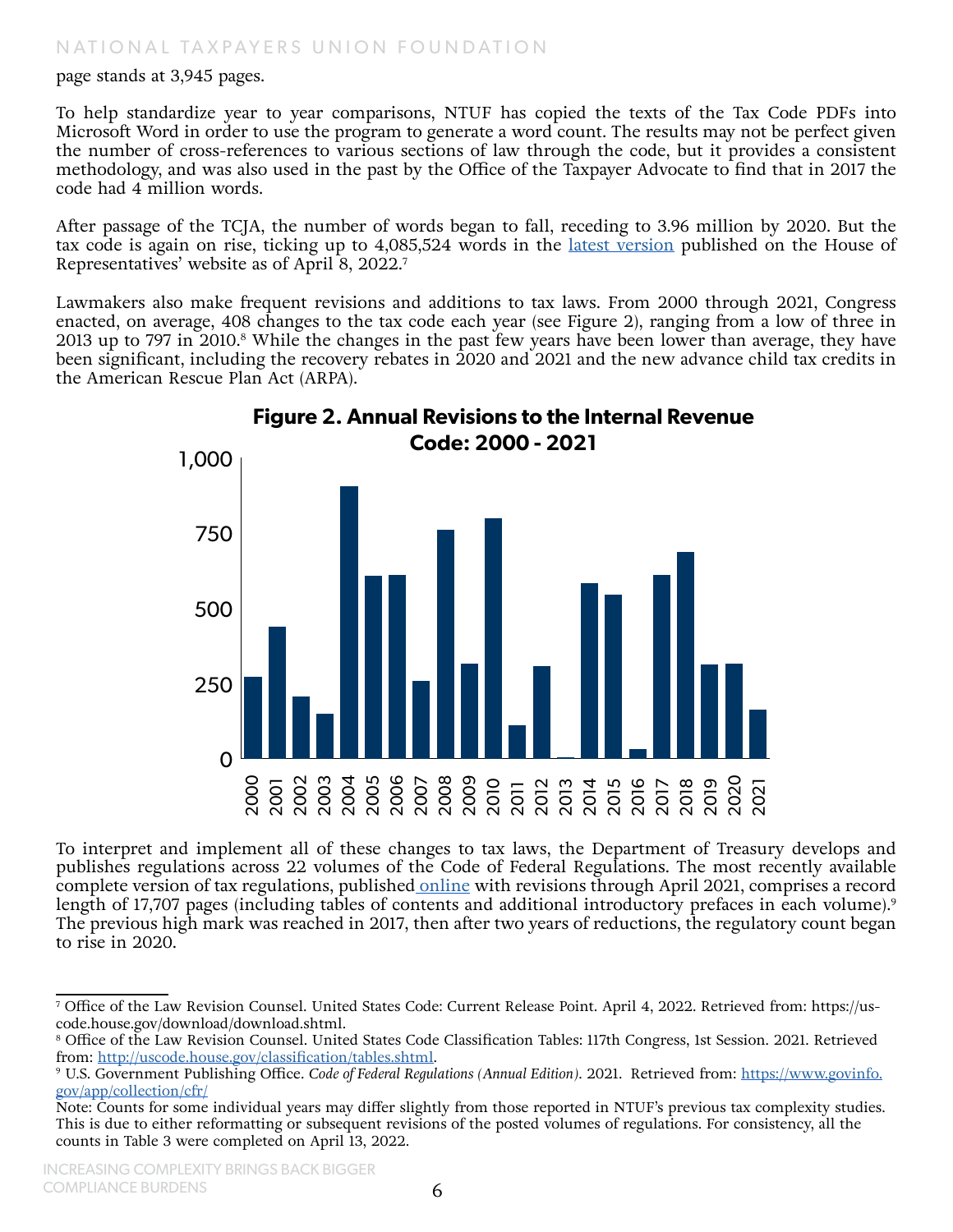| Table 3. Number of Pages in the Internal Revenue Code of Regulations |                        |  |  |  |
|----------------------------------------------------------------------|------------------------|--|--|--|
| <b>Year Posted</b>                                                   | <b>Number of Pages</b> |  |  |  |
| 2000                                                                 | 13,070                 |  |  |  |
| 2010                                                                 | 15,179                 |  |  |  |
| 2017                                                                 | 16,786                 |  |  |  |
| 2018                                                                 | 16,777                 |  |  |  |
| 2019                                                                 | 16,411                 |  |  |  |
| 2020                                                                 | 16,746                 |  |  |  |
| 2021                                                                 | 17,707                 |  |  |  |

In addition to issuing all these regulations, the IRS als[o releases](https://www.irs.gov/newsroom/understanding-irs-guidance-a-brief-primer) regular guidance, notices, announcements, private letter rulings, and technical advice memorandums in response to various issues that arise.10 Some of these pertain to individual cases and have limited scope, other may involve substantive interpretations of tax laws.

For taxpayers with complicated finances, that is a lot of information to keep track of to ensure a proper understanding of applicable tax laws, regulations, and rulings. The ongoing issues related to the pandemic and complicated changes in law continue to impose difficulties on taxpayers seeking assistance and information from the IRS.

Getting filing advice from the IRS was already difficult. Previous editions of our annual tax complexity study have warned that the agency considers vast areas of the tax code as "out of scope" for the IRS tax preparation assistanc[e programs](https://www.irs.gov/pub/irs-pdf/p4012.pdf) like the Volunteer Income Tax Assistance and Tax Counseling for the Elderly.<sup>11</sup> The guidance means that IRS agents cannot answer questions about these specified areas of the tax laws. There are also areas that are "out of scope" for telephone assistance. An online guide for IRS account management lists 14 tax forms that are "out of scope" and also notes that the list is "not all inclusive."<sup>12</sup> Apparently, the full list of "out of scope" services is also "out of scope."

# **The Complexity Burden of Sections of the Tax Code**

# **Overview of Tax Forms**

Table 4, below, breaks out the latest data on compliance burdens associated with the thirteen information collections for which the IRS has provided an out-of-pocket expense estimate. The top two areas, the individual and business tax forms, are discussed below. The third area concerns tax-exempt organizations, which are required to file forms with the IRS to provide transparency regarding financial information and for purposes of IRS enforcement and regulation of certain activities. The fourth collection on the list is a joint effort of the IRS and the Department of Labor pursuant to a law requiring administrators of employee pension and benefit plans to file annual returns or reports to the federal government. In addition to these, there are nine sets of paperwork that require 68 million hours and \$7 million in out-of-pocket expenses.

<sup>&</sup>lt;sup>10</sup> Internal Revenue Service. Understanding IRS Guidance – A Brief Primer. July 21, 2021. Retrieved from: [https://www.irs.gov/](https://www.irs.gov/uac/understanding-irs-guidance-a-brief-primer) [uac/understanding-irs-guidance-a-brief-primer.](https://www.irs.gov/uac/understanding-irs-guidance-a-brief-primer)

<sup>&</sup>lt;sup>11</sup> Internal Revenue Service. *VITA/TCE Volunteer Resource Guide*. January 2021. Retrieved from [https://www.irs.gov/pub/irs-pdf/](https://www.irs.gov/pub/irs-pdf/p4012.pdf) [p4012.pdf.](https://www.irs.gov/pub/irs-pdf/p4012.pdf)

<sup>12</sup> Internal Revenue Service. Accounts Management and Compliance Services Overview. September 9, 2021. Retrieved from: [https://www.irs.gov/irm/part21/irm\\_21-001-001.](https://www.irs.gov/irm/part21/irm_21-001-001)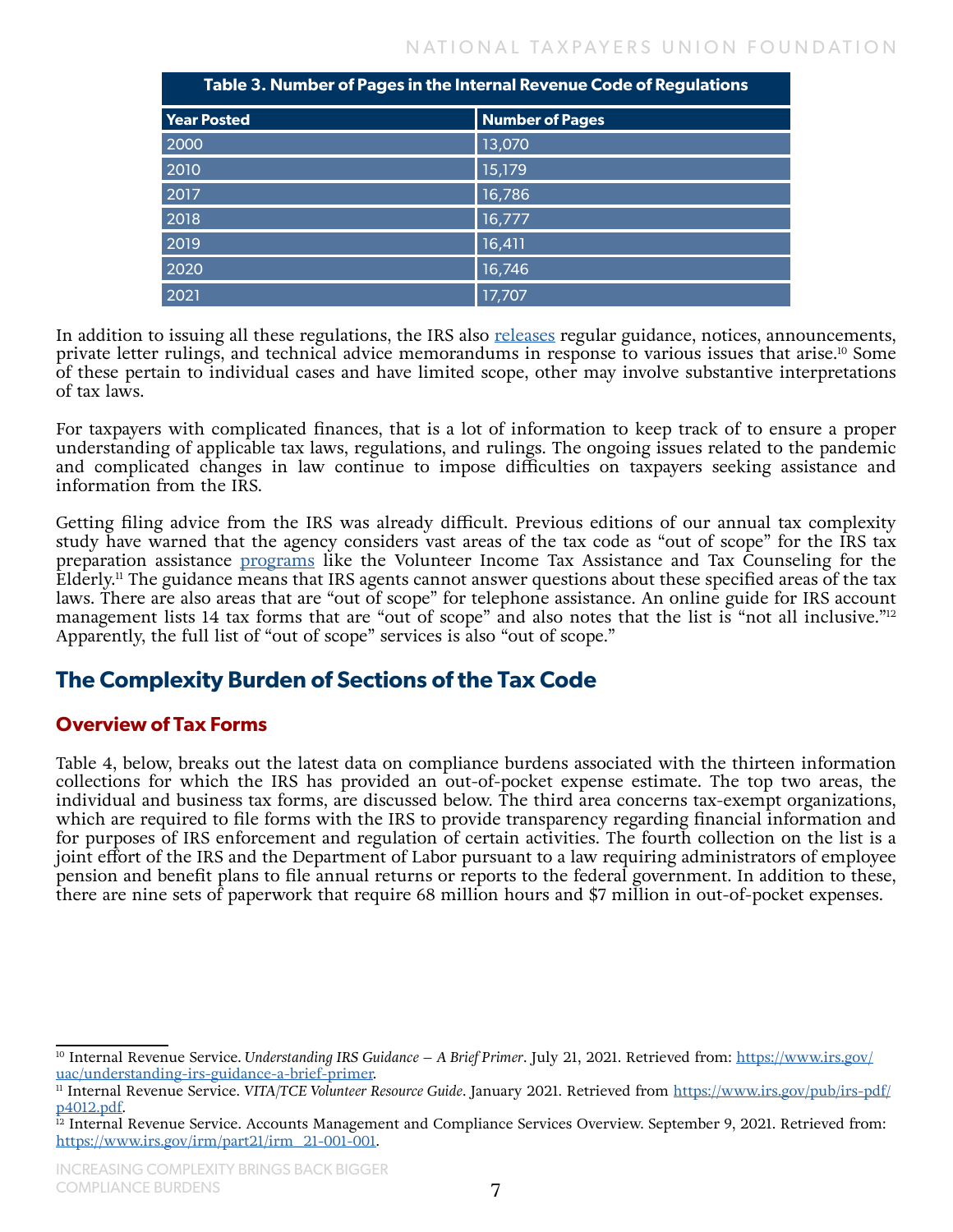| Table 4. Tax Code Complexity Burden and Out-of-Pocket Expenses by Sections of Tax Code (Dollar Figures)<br>in Billions) |                                                 |                                                                    |                                  |                                            |  |  |
|-------------------------------------------------------------------------------------------------------------------------|-------------------------------------------------|--------------------------------------------------------------------|----------------------------------|--------------------------------------------|--|--|
| <b>IRS Information</b><br><b>Collections</b>                                                                            | <b>Total Hourly</b><br><b>Compliance Burden</b> | <b>Opportunity Cost of   Out-of-Pocket Cost</b><br>the Time Burden | <b>Associated with Tax Forms</b> | <b>Net Tax</b><br><b>Compliance Burden</b> |  |  |
| U.S. Individual Income<br><b>Tax Return</b>                                                                             | 2,048,000,000                                   | \$77.97                                                            | \$39.75                          | \$117.72                                   |  |  |
| <b>U.S. Business Income</b><br><b>Tax Return</b>                                                                        | 1,138,000,000                                   | \$43.32                                                            | \$48.30                          | \$91.63                                    |  |  |
| U.S. Tax-Exempt<br>Income Tax Return                                                                                    | 58,220,000                                      | \$2.22                                                             | \$1.73                           | \$3.94                                     |  |  |
| Annual Return/Report<br>of Employee Benefit<br>Plan                                                                     | 939,700                                         | \$0.04                                                             | \$0.14                           | \$0.18                                     |  |  |
| 9 Additional Titles w/<br>Dollar Burden Costs*                                                                          | 67,538                                          | \$0.00                                                             | \$0.01                           | \$0.01                                     |  |  |
| <b>Total</b>                                                                                                            | 3,245,227,238                                   | \$123.55                                                           | \$89.93                          | \$213.48                                   |  |  |

Table 5 shows the remaining 454 IRS collections that do not have an estimated out-of-pocket expense. The seven sets of paperwork with time burdens over 100 million hours are listed and the remaining 447 are grouped together. In some cases, an expense estimate is not listed because there is no actual associated cost. For example, W-2 forms are quick to fill out and do not impose any expenses. However, expense data is missing from some of these collections because the IRS has perhaps incorrectly projected that there are no associated expenses with the forms

| Table 5. Tax Code Complexity Burden by Sections of Tax Code without an Out-of-Pocket Burden Estimate<br>(Dollar Figures in Billions) |               |          |  |  |  |  |
|--------------------------------------------------------------------------------------------------------------------------------------|---------------|----------|--|--|--|--|
| <b>Total Hourly Compliance Burden</b><br>Opportunity Cost of the Time Burden<br><b>IRS Information Collections</b>                   |               |          |  |  |  |  |
| <b>Proceeds From Broker and Barter</b><br><b>Exchange Transactions</b>                                                               | 674,360,608   | \$25.67  |  |  |  |  |
| <b>Employer's Quarterly Federal Tax Return</b>                                                                                       | 580,656,074   | \$22.11  |  |  |  |  |
| <b>Depreciation and Amortization (Including</b><br>Information on Listed Property)                                                   | 448,368,447   | \$17.07  |  |  |  |  |
| <b>Deduction for Qualified Business Income</b><br>(Form 8995 and Form 8995-A)                                                        | 336,107,360   | \$12.80  |  |  |  |  |
| U.S. Income Tax Return for Estates and<br><b>Trusts</b>                                                                              | 307,844,800   | \$11.72  |  |  |  |  |
| Wage and Tax Statements W-2/W-3<br><b>Series</b>                                                                                     | 126,988,903   | \$4.83   |  |  |  |  |
| Employer's Annual Federal Unemploy-<br>ment                                                                                          | 105,271,229   | \$4.01   |  |  |  |  |
| 447 Additional Titles without a Dollar<br>Burden Estimate*                                                                           | 705,384,908   | \$26.85  |  |  |  |  |
| <b>Total</b>                                                                                                                         | 3,284,982,329 | \$125.06 |  |  |  |  |

A noteworthy example of this was highlighted in NTUF's 2021 tax complexity report. The IRS had previously reported that there were "no capital/start-up or ongoing operation/maintenance costs" associated with Form 4562, used for calculating Depreciation and Amortization (imposing 448 million compliance hours).<sup>13</sup>

<sup>&</sup>lt;sup>13</sup> Internal Revenue Service, "Supporting Statement: Form 4562 Depreciation and Amortization (Including Information on Listed Property)," May 1, 2017. Retrieved from: [https://www.reginfo.gov/public/do/PRAViewDocument?ref\\_nbr=201704-](https://www.reginfo.gov/public/do/PRAViewDocument?ref_nbr=201704-1545-011) [1545-011.](https://www.reginfo.gov/public/do/PRAViewDocument?ref_nbr=201704-1545-011)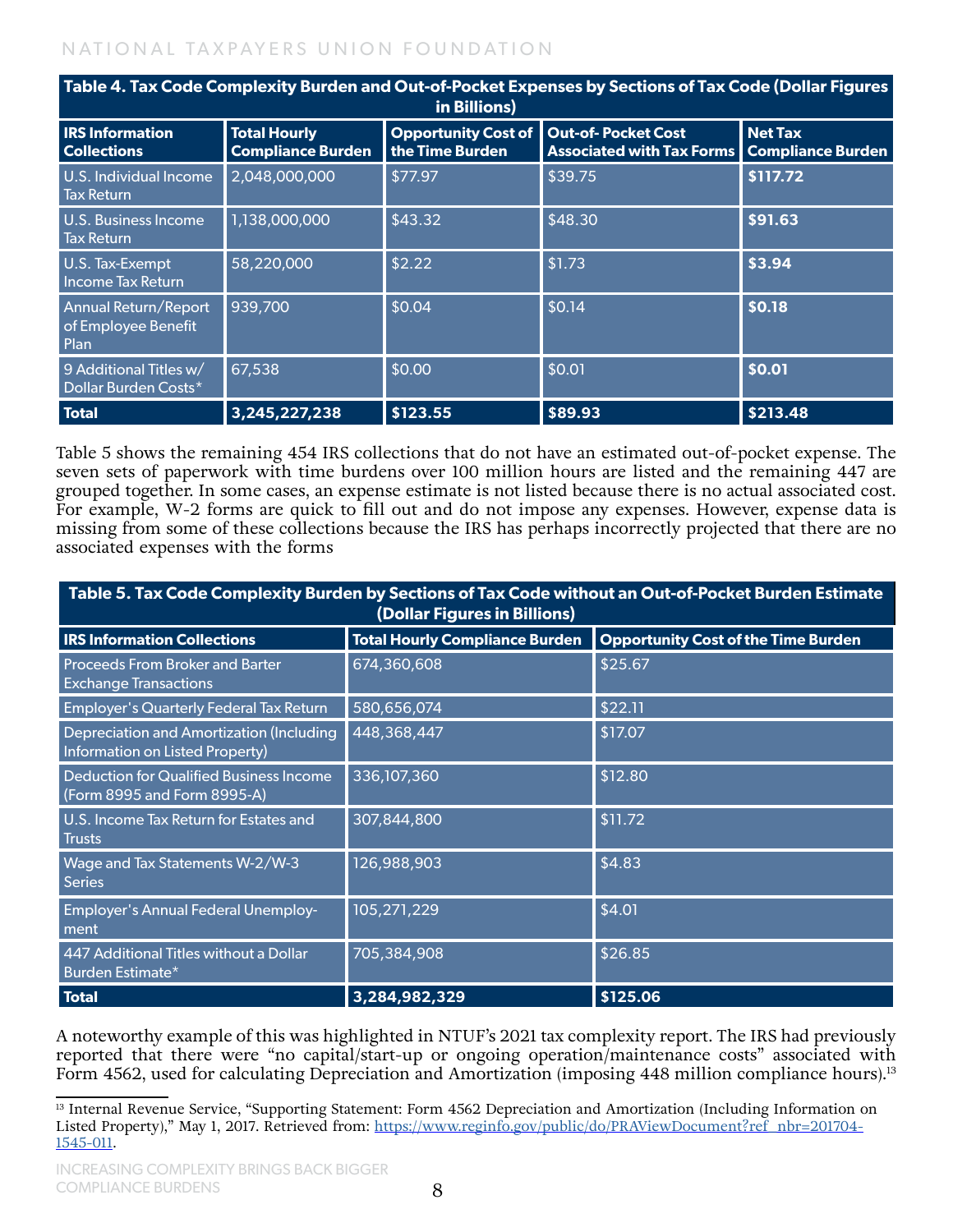#### In response to that NTUF [commented:](https://ntu.org/foundation/detail/tax-complexity-2021-compliance-burdens-ease-for-third-year-since-tax-reform)

It is, of course, implausible that a form that imposes a time cost of nearly 450 million hours has no out-of-pocket costs associated with it, suggesting that compliance burdens could remain significantly underreported in some ways.<sup>14</sup>

In the Supporting Statement included with that form when it was reapproved in 2020, the IRS notes instead, "To ensure more accuracy and consistency across its information collections, IRS is currently in the process of revising the methodology it uses to estimate burden and costs. Once this methodology is complete, IRS will update this information collection to reflect a more precise estimate of burden and costs."<sup>15</sup>

As that illustrates, in many cases the IRS simply does not have sufficient feedback from taxpayers to incorporate an expense estimate with many forms. Many of the collections in the database include the same IRS note listed above for Form 4562. This includes the notorious Form 1099-B, which takes up over 674 million hours of compliance. It is astonishing that the IRS expects to receive 1.4 billion submissions of this form, nearly 4 filings for every person in the country. It is no wonder that tax preparers consider it the worst tax form of all. Back in 2013, the IRS had requested information regarding expenses but received no responses. The IRS conducts surveys of taxpayers to gather data on time burdens and expenses. Collections are also posted for public comment in the Federal Register.

By taking some extra time to provide feedback to the IRS through its surveys and requests for feedback, taxpayers could do themselves a favor down the road. With better data, the IRS and policymakers will have a better idea of problem areas of the tax code, those which impose undue time and expense burdens relative to the amount of taxes they collect.

## **The Overall Individual Income Tax Compliance Burden**

Some of the tax forms are targeted for very specific circumstances (including 53 with 100 or fewer respondents, eight with 10 or fewer, and two each with only a single respondent). The part of the tax code that most Americans are familiar with is the Form 1040 and its associated schedules and filings under the individual income tax. Reflective of the general upswing in complexity tracked in the data this year, the number of instructions associated with the 1040 and the primary schedules increased.

As shown in Tables 7 and 8, despite an estimated drop in the number of taxpayers filing individual income taxes, the overall hourly burden increased by 53 million hours.

The IRS notes that most of the change since last year is due t[o technical adjustments](https://www.reginfo.gov/public/do/PRAViewDocument?ref_nbr=202111-1545-013) from updates to the macroeconomic model inputs factored into its taxpayer burden model and "from updated data and an improving 2021 economy that is also experiencing higher inflation."16 Additional changes were the result of legislative changes in ARPA, such as the expansion of the Earned Income Tax Credit to households with no children and the Advance Child Tax Credit, which will require taxpayers to reconcile amounts they received in advance with the amount they were actually eligible to receive. Some taxpayers may end up having to return a portion of the advance payments automatically made by the IRS. After all, opting out of the payments proved challenging because of online identification requirements the IRS established until it received pushback regarding privacy concerns. Combined, these added 12 million hours in compliance burdens and increased aggregate out-of-pocket costs by \$165 million. Sometimes, when the government tries to help, it just ends up creating new problems for taxpayers.

<sup>14</sup> Brady, Demian. *Ibid.*

<sup>&</sup>lt;sup>15</sup> Internal Revenue Service, "Supporting Statement: Form 4562 Depreciation and Amortization (Including Information on Listed Property)," July 27, 2021. Retrieved from: [https://www.reginfo.gov/public/do/PRAViewDocument?ref\\_nbr=202004-](https://www.reginfo.gov/public/do/PRAViewDocument?ref_nbr=202004-1545-027)

[<sup>1545-027</sup>](https://www.reginfo.gov/public/do/PRAViewDocument?ref_nbr=202004-1545-027). 16 Internal Revenue Service. *Supporting Statement: U.S. Income Tax Return for Individual Taxpayers*. January 21, 2022. Retrieved from: [https://www.reginfo.gov/public/do/PRAViewDocument?ref\\_nbr=202111-1545-013.]( https://www.reginfo.gov/public/do/PRAViewDocument?ref_nbr=202111-1545-013)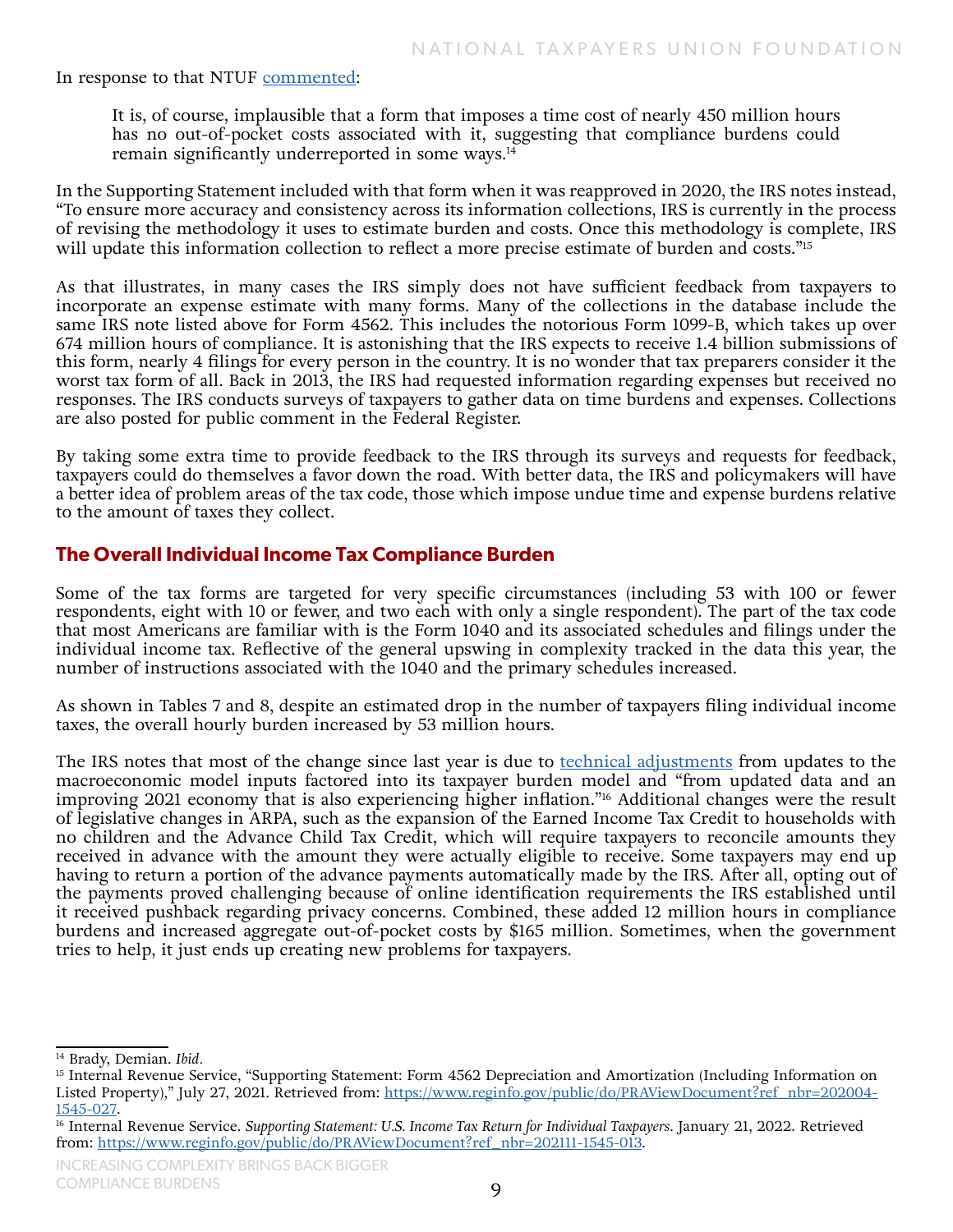| Table 6. Form 1040 Form and Instruction Booklet Length |                  |                  |                                      |  |  |
|--------------------------------------------------------|------------------|------------------|--------------------------------------|--|--|
| <b>Tax Year</b>                                        | Lines, Form 1040 | Pages, Form 1040 | Pages, Form 1040 Instruction Booklet |  |  |
| 2021                                                   | 38               | $\overline{2}$   | $230*$                               |  |  |
| 2020                                                   | 37               | $\overline{2}$   | $218*$                               |  |  |
| 2019                                                   | 24               | $\overline{2}$   | $216*$                               |  |  |
| 2018                                                   | 23               | $\overline{2}$   | $221*$                               |  |  |
| 2017                                                   | 79               | $\overline{2}$   | 220*                                 |  |  |
| 2016                                                   | 79               | $\overline{2}$   | $215*$                               |  |  |
| 2015                                                   | 79               | $\overline{2}$   | $211*$                               |  |  |
| 2014                                                   | 79               | $\overline{2}$   | $\overline{209}$ *                   |  |  |
| 2013                                                   | 77               | $\overline{2}$   | 206**                                |  |  |
| 2012                                                   | 77               | $\overline{2}$   | 214                                  |  |  |
| 2011                                                   | 77               | $\overline{2}$   | 189                                  |  |  |
| 2010                                                   | 77               | $\overline{2}$   | 179                                  |  |  |
| 2005                                                   | 76               | $\overline{2}$   | 142                                  |  |  |
| 2000                                                   | 70               | $\overline{2}$   | 117                                  |  |  |
| 1995                                                   | 66               | $\overline{2}$   | 84                                   |  |  |
| 1985                                                   | 68               | 2                | 52                                   |  |  |
| 1975                                                   | 67               | $\overline{2}$   | 39                                   |  |  |
| 1965                                                   | 54               | $\overline{2}$   | 17                                   |  |  |
| 1955                                                   | 28               | $\overline{2}$   | 16                                   |  |  |
| 1945                                                   | 24               | $\overline{2}$   | $\overline{4}$                       |  |  |
| 1935                                                   | 34               |                  | $\overline{2}$                       |  |  |

*Notes:* 

*The 2021 tax complexity report incorrectly reported 37 lines for tax year 2020.*

*\*Starting in 2014, the 1040 Instructions no longer included instructions for Forms 8812 and 8949 and Schedules A, C, D, E, F, R, and SE. Totals include the count for the separately printed instructions.* 

*\*\* Excludes one extra page in the IRS's online PDF version regarding donations for Philippines typhoon relief.*

# **Table 7. Individual Income Tax Compliance Burden, 2017 – 2021 (in Billions)**

|      | <b>Total Hourly</b><br><b>Compliance Burden</b> | Opportunity Cost of the<br>Time Burden | <b>Out-of-Pocket Cost</b> | Net Tax Compliance Burden |
|------|-------------------------------------------------|----------------------------------------|---------------------------|---------------------------|
| 2017 | 1.855                                           | \$62.55                                | \$31.72                   | \$94.27                   |
| 2018 | .784                                            | \$60.75                                | \$31.76                   | \$92.51                   |
| 2019 | 1.717                                           | \$59.61                                | \$33.27                   | \$92.88                   |
| 2020 | 1.995                                           | \$72.28                                | \$37.96                   | \$110.24                  |
| 2021 | 2.048                                           | \$77.97                                | \$39.75                   | \$117.72                  |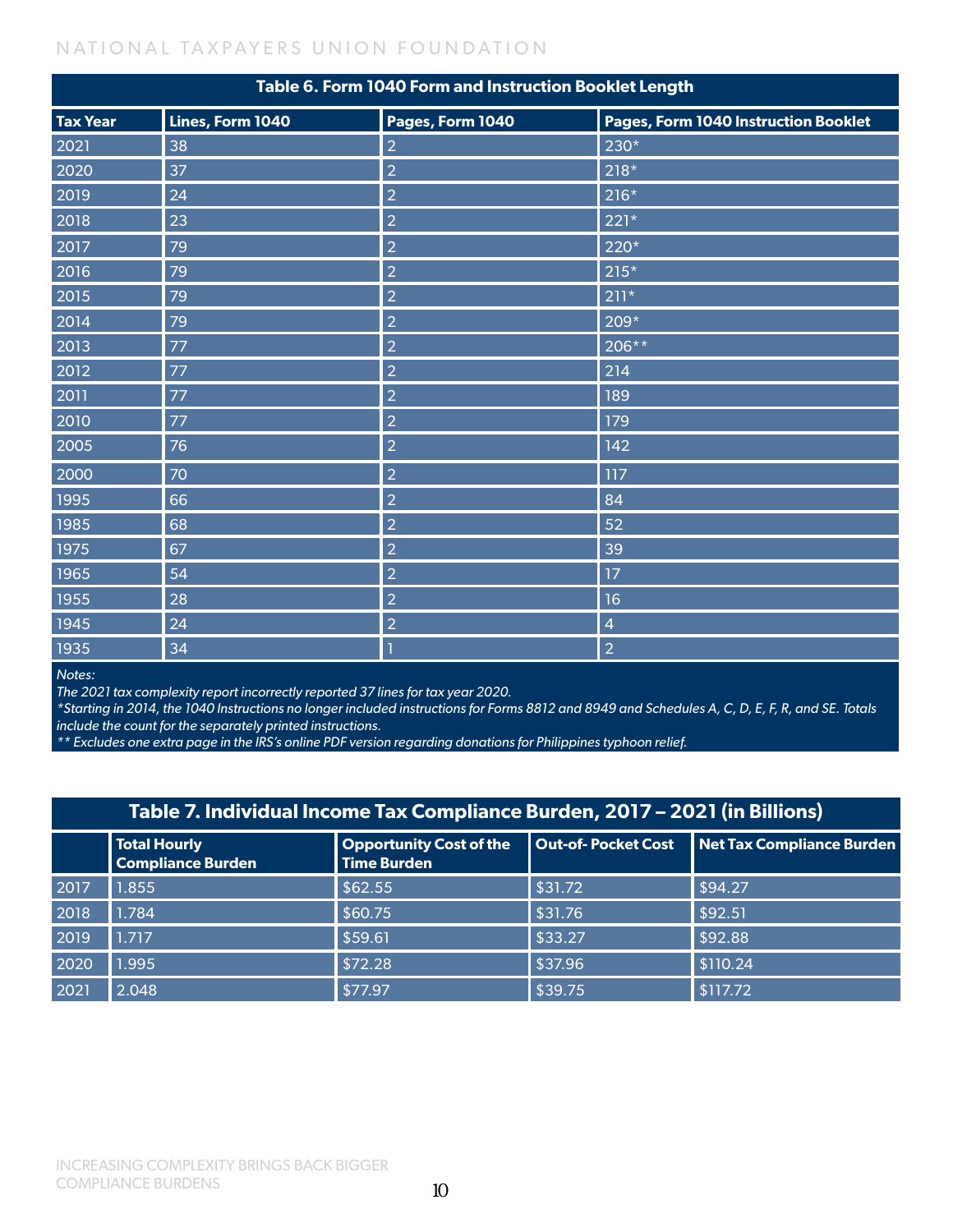| Table 8. Individual Income Tax Compliance Burden per Response, 2017 – 2020 <u>(Dollar Figures in Billions)</u> |                              |                            |                                            |  |  |
|----------------------------------------------------------------------------------------------------------------|------------------------------|----------------------------|--------------------------------------------|--|--|
|                                                                                                                | # of Responses (in millions) | <b>Burden per Response</b> | <b>Burden per Response in 2020 Dollars</b> |  |  |
| 2017                                                                                                           | 152.9                        | \$616.53                   | \$654.95                                   |  |  |
| 2018                                                                                                           | 157.8                        | \$586.24                   | \$610.14                                   |  |  |
| 2019                                                                                                           | 159.3                        | \$583.06                   | \$597.56                                   |  |  |
| 2020                                                                                                           | 164.5                        | \$670.14                   | \$670.14                                   |  |  |
| 2021                                                                                                           | 163.6                        | \$719.56                   | \$687.25                                   |  |  |

It is also important to be aware that the experience of different taxpayers can vary greatly from the average time burden calculated by the IRS. Individuals have much lower time burdens than pass-through businesses that file individual income taxes.

| Table 9. Compliance Burden of the 1040 Form: 2020 vs. 2021 |                                                                    |                                      |                                 |              |                                      |                                 |
|------------------------------------------------------------|--------------------------------------------------------------------|--------------------------------------|---------------------------------|--------------|--------------------------------------|---------------------------------|
|                                                            | <b>Filing for Tax Year 2021</b><br><b>Filing for Tax Year 2020</b> |                                      |                                 |              |                                      |                                 |
|                                                            | <b>Sof Returns</b>                                                 | <b>Average Time</b><br><b>Burden</b> | "Out-of-<br><b>Pocket Cost"</b> | % of Returns | <b>Average Time</b><br><b>Burden</b> | "Out-of-<br><b>Pocket Cost"</b> |
| Non-business                                               | 70                                                                 | 8                                    | \$140                           | 72           | <u>g</u>                             | \$160                           |
| <b>Business</b>                                            | 30                                                                 | 21                                   | \$440                           | 28           | 22                                   | \$470                           |
| <b>Average for All</b><br>1040 Tax Filers                  | <b>100</b>                                                         | 12                                   | \$230                           | 100          | 13                                   | \$240                           |
| Source: 1040 Instruction Form 2019 & 2020.                 |                                                                    |                                      |                                 |              |                                      |                                 |

# **Business Income Tax Compliance Burden**

Partnerships and corporations file taxes using Business Income Tax returns. The compliance burden ticked up because of an increased estimate of the number of filers and also because the IRS revised both its time compliance and expense estimates. The Supporting Statement did not go into great detail on the technical changes apart from noting updates to its macro estimates. The increase in filers is undoubtedly due to the economic improvements since last year, and the upward revision of expenses is likely attributable to the upswing in inflation.

| Table 10. Business Income Tax Compliance Burden, 2017 - 2021 (Dollar Figures in Billions) |                                   |                                                                  |                                               |                                     |                                            |  |
|-------------------------------------------------------------------------------------------|-----------------------------------|------------------------------------------------------------------|-----------------------------------------------|-------------------------------------|--------------------------------------------|--|
|                                                                                           | $#$ of Responses (in<br>Millions) | <b>Total Hourly</b><br><b>Compliance Burden</b><br>(in Billions) | <b>Opportunity Cost of</b><br>the Time Burden | <b>Out-of-Pocket</b><br><b>Cost</b> | <b>Net Tax</b><br><b>Compliance Burden</b> |  |
| 2017                                                                                      | וו ו                              | 3.04                                                             | \$102.51                                      | \$53.64                             | \$156.15                                   |  |
| 2018                                                                                      | 11.3                              | 3.157                                                            | \$107.50                                      | \$58.15                             | \$165.64                                   |  |
| 2019                                                                                      | l 12                              | 3.344                                                            | \$116.10                                      | \$61.56                             | \$177.66                                   |  |
| 2020                                                                                      | l 11.8                            | 1.085                                                            | \$39.31                                       | \$44.28                             | \$83.59                                    |  |
| 2021                                                                                      | 12.3                              | 1.138                                                            | \$43.32                                       | \$48.30                             | \$91.63                                    |  |

# **IV. Conclusion**

The Supporting Statement for the Business Income Tax forms [notes](https://www.reginfo.gov/public/do/PRAViewDocument?ref_nbr=202108-1545-016) that the IRS's compliance burden model "does not include a taxpayer's tax liability, economic inefficiencies caused by suboptimal choices related to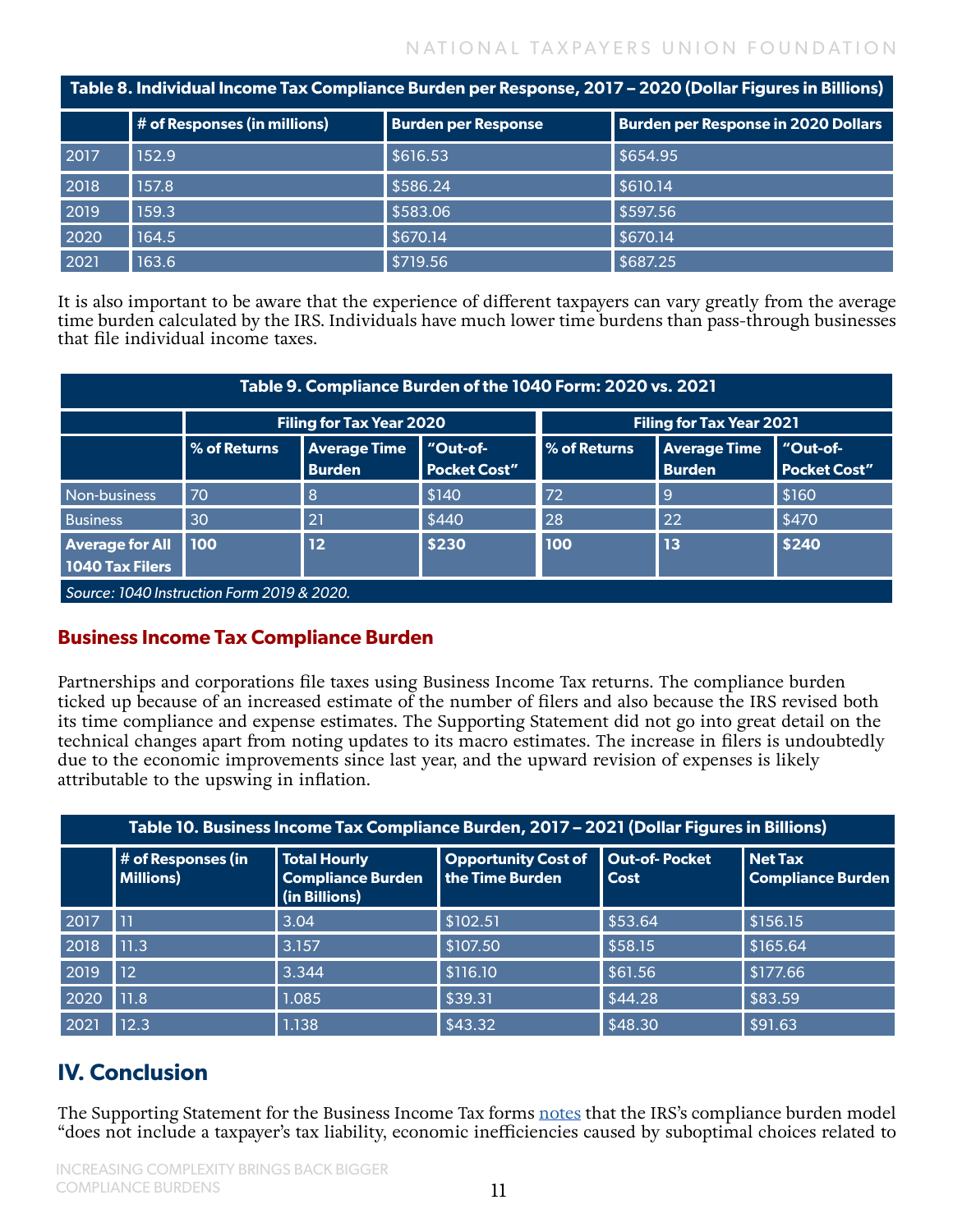tax deductions or credits, or psychological costs."17 Obviously, this applies across the tax code, not just to business taxes.

NTUF has quantified the opportunity costs associated with the vast amount of time spent on tax forms, but it is difficult to replicate this for the costs of potentially poor choices in use of credits or deductions, let alone the level of stress and even dread that the IRS can instill in taxpayers who did their best to abide by the law. Many filers go on to experience compliance burdens long after Tax Day if the IRS has questions about the forms they submitted.

There are people who intentionally underreport income or attempt to fraudulently claim deductions they are not eligible for, but with the rising complexity of our code and the confusion many taxpayers face, many of those who make innocent mistakes on their taxes are treated like criminals by IRS enforcement agents. NTU and NTUF have chronicled too many horror stories of this over the years. Yet what we generally see in Congress is more funding into enforcement while taxpayer services lag behind and tax simplification reforms are left by the wayside.

The IRS compliance with the Paperwork Reduction Act is important to help identify problem areas of the tax code, but the gaps in the data reported above indicate that more work is needed to quantify the time and expense burdens and make the data available in a timelier manner, and with more detailed transparency describing the changes such as the IRS did with its re-baselining explainer. Taxpayers can play a role in this by filling out taxpayer burden surveys and providing public comment on IRS forms as they cycle through the Federal Register for regular review.

Ultimately, the burden of fixing our cumbersome and increasingly complicated and confusing tax code rests upon the shoulders of lawmakers in Congress.

# **About the Author**

*Demian Brady is the Vice President of Research for National Taxpayers Union Foundation, where he runs the organization's Taxpayers' Budget Office.*

<sup>&</sup>lt;sup>17</sup> Internal Revenue Service. Supporting Statement: U.S. Business Income Tax Returns. January 24, 2022. Retrieved from: [https://](https://www.reginfo.gov/public/do/PRAViewDocument?ref_nbr=202108-1545-016) [www.reginfo.gov/public/do/PRAViewDocument?ref\\_nbr=202108-1545-016](https://www.reginfo.gov/public/do/PRAViewDocument?ref_nbr=202108-1545-016).